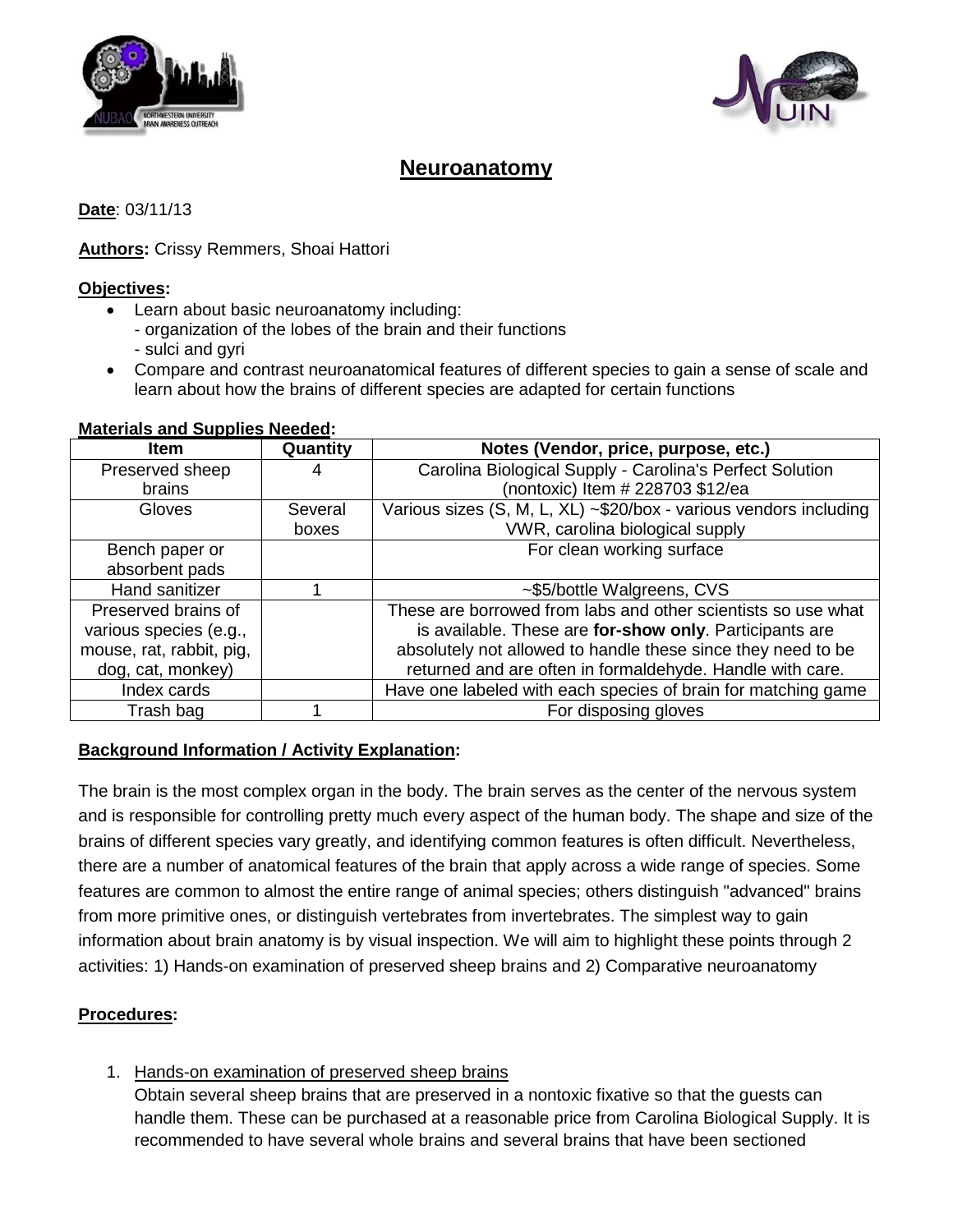coronally and sagittally. Before the activity begins, instruct participants on the proper way of putting on and removing gloves.

Wearing gloves, let participants touch and pick up the sheep brains. Describe the major neuroanatomical features and the functions associated with each.

#### Some key features to point out:

- Hemispheres
- sulci and gyri explain the sulci and gyri allow greater surface area of the brain
- cerebellum describe importance in smooth movements + motor learning
- lobes frontal, parietal, occipital, temporal describe general functions associated with each lobe
- optic chiasm for visual processing
- corpus callossum allows the two hemispheres to communicate
- ventricles contains cerebrospinal fluid that bring nutrients + clears waste
- hippocampus important for memory

Once finished, have participants remove gloves properly. Dispose used gloves in appropriate waste container. Provide hand sanitizer or soap/water to let participants wash their hands afterward.

#### 2. Comparative Neuroanatomy

From various research labs and partners, borrow preserved brains from different species of animals (e.g., mouse, rat, rabbit, pig, cat, dog, monkey, and human) that are placed inside jars filled with fixative. Since these are borrowed, need to be returned, and are often preserved in a toxic fixative, participants are not allowed to handle/touch them/take them out of the jar. **These are for-show only.**

For this activity, a "matching game" will be played first to have participants guess which animal the brains were obtained from. For each brain, prepare an index card indicating the species of animal. Line up the various brains in random order. Ask participants to guess which species the brains were obtained from by placing the index cards in front of the jars. After guessing, either confirm or correct participants on their guesses. Then, compare and contrast the various brains as you explain key features and functions.

#### Some key points to make:

- Some brains appear smooth cortex while others are "wrinkly." Explain the wrinkles are called sulci and gyri which increases the surface of the brain i.e., you can pack more brain tissue into the skull by letting the brain fold up on itself. More brain = more "brain power." More "advanced" organisms (e.g. humans) have more sulci and gyri compared to more "primitive" organisms (e.g. mouse) that have smooth brains.

Rodent brains have a very prominent olfactory bulb, while humans have a relatively small olfactory bulb. Explain that rodents rely heavily on their sense of smell, so they have more of their brain dedicated to this important scent.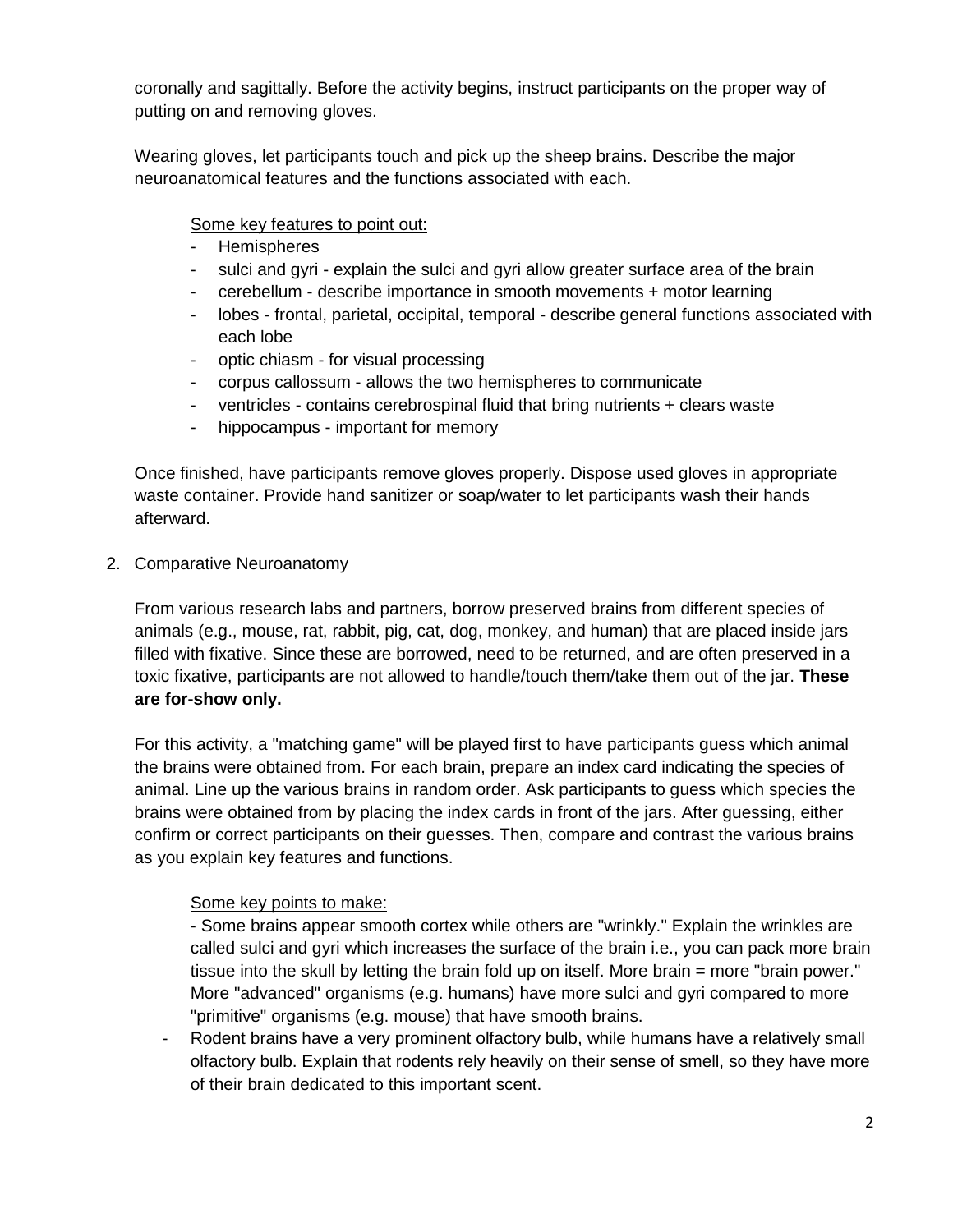- Every brain has a cerebellum and brain stem. Explain their functions and how every species, regardless of their perceived "complexity" require these two basic structures for moving (cerebellum) and controlling bodily functions like respiration and arousal, (brain stem - also needed for transduction as it connects with spinal cord and nerves).
- The size of the brain doesn't necessarily correlated with how "advanced" the species is. Elephants, whales, and dolphins have larger brains than humans but humans are perceived as being more "advanced." A better measure for "advancedness" is the brainto-body mass ratio.

#### **Additional Information (advice, spiel, links, figures, etc.)**

For the comparative neuroanatomy activity, see if brains (e.g., mouse, rat) can be donated by certain labs for you to keep. Otherwise, borrow and make clear they will be handled with the best care and returned promptly after the event.

It is not recommended to visit a local butcher to obtain carcasses of various species (pig, cow) to remove their brains unless you are trained to perform and use and have access to appropriate tools, supplies, and personal protective equipment. **Removing the brain from cow carcasses are NOT recommended due to the risk of contracting prion diseases.** 

Can have printouts of brains of various other species (appended to end)

Brain-to-body mass ratio:



Further away from the green line in the positive brain mass direction may be better indicative of "advancedness"